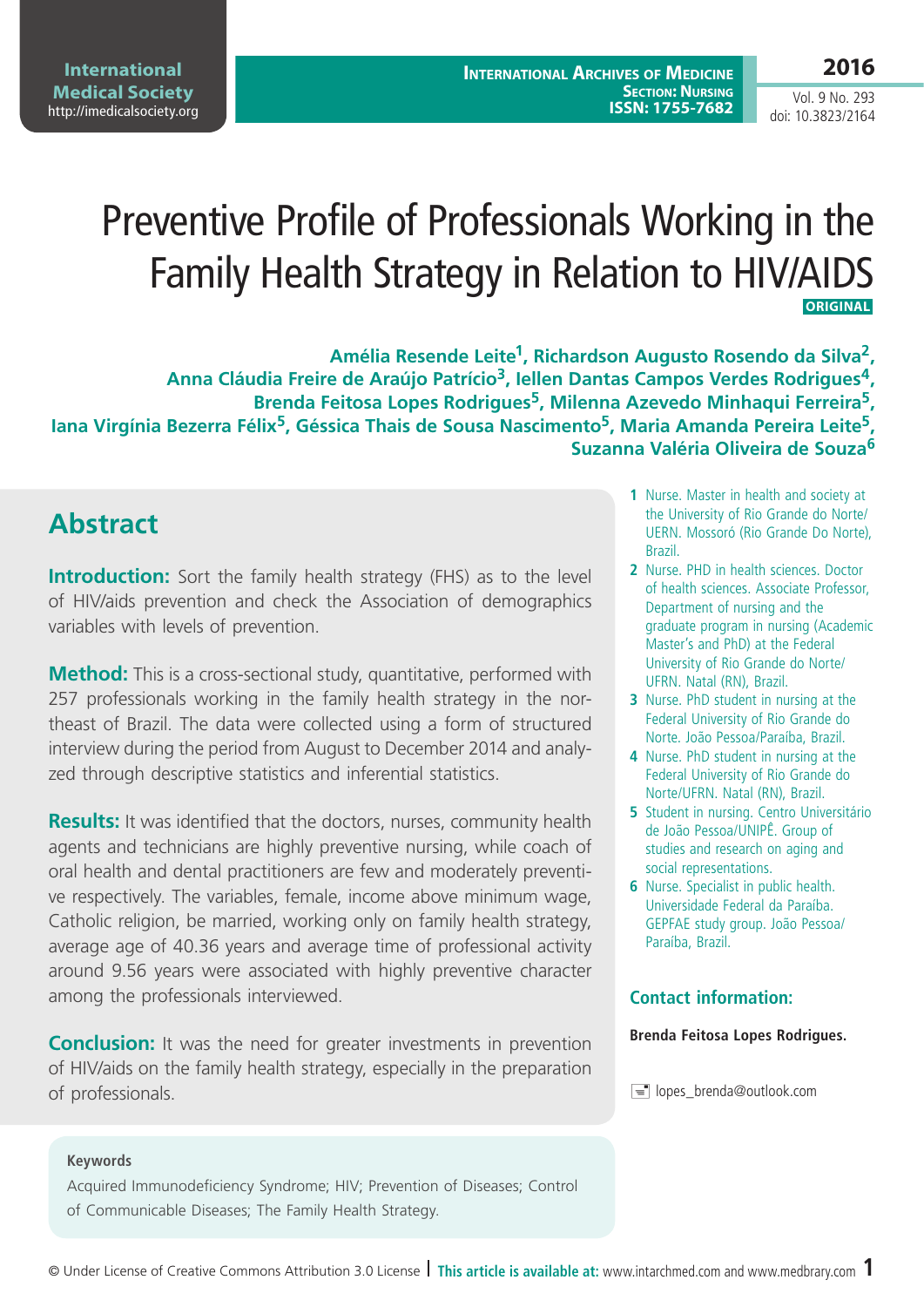## **Introduction**

After three decades of its rise, the Acquired Immunodeficiency Syndrome (AIDS) also appears as a public health problem. Despite investments in prevention, primarily carried out in primary care framework, still face challenges as the incidence of the disease, as the number of cases has increased in the last decade.

The prevention activities carried out in the family health strategy (FHS) are under two distinct logics, a biomedical model-centric and other broader actions oriented to health promotion. [1]

The FHS press for prevention and health promotion. Among the actions offered include health education actions carried out in the service or in social spaces, aimed at encouraging healthy choices and empower the user to build your health, the articulation with the attention and care. [2]

The family health strategy represents a possibility of expansion of actions for HIV/aids prevention, as it turns to the completeness of the care. With regard to the prevention and control of HIV/aids is essential to the preparation of the team for the identification of risk factors, monitoring of cases and treatment with the Antiretroviral Therapy (HAART). In this perspective, the nurse stands out, as a professional of the ESF, in the care of the patient with HIV/aids by the close relationship with the customer, becoming a facilitator of health and able to identify people in a State of vulnerability, ensuring a holistic and qualified care. [3]

However, despite the efforts and the Ministerial campaigns the disease continues to expand among Brazilians, one realizes that in many realities prevention strategies recommended by the Ministry does not reach the user of the service. Such fact can relate to the lack of professionals, difficulties inherent to the service or unpreparedness to carry out such activities, since not all family health strategy professionals exhibit the same level of prevention, in addition to the difficulty of building the link between professional and client and the feminization of the target clientele of the preventive actions, which makes membership of the male condom use. [4]

So, it is up to the professional to formulate strategies that allow the prevention and health maintenance and well-being in everyday life of the infection.

In the face of this reality, this article aims to: sort the family health strategy (FHS) as to the level of HIV/aids prevention and check the Association of demographics variables with levels of prevention.

## **Method**

This is a cross-sectional study, with a quantitative approach. The population consisted of 770 working professionals in the family health strategy, were included the professionals with minimum performance time of 6 months on strategy and excluded those who were away on sick leave, maternity leave or they were on vacation. The sample used the calculation for finite populations together with laminating, with sampling error of 5%, 95% confidence level,  $(Z \approx = 1.96)$  and prevalence of 50%, making up a sample of 257 professionals to be interviewed.

Data collection was carried out during the period from August to December 2014 through structured interview adapted form [5] which discusses the HIV/ aids prevention in primary health care. The instrument used was composed of eight questions with binary answers (Yes or no), related to the actions recommended by the Ministry of health of Brazil for the family health strategy, with regard to the prevention of HIV/AIDS.

Each question answered positively to the preventive character reflected in gain scores (one point per question), totaling a maximum score of eight points. In this way, qualified professional on highly preventive (5 to 8 scores), moderately preventive (3 to 4 scores) and little preventive (0 to 2 scores).

The collection took place after visits to family health strategy, scheduling time with the pros, clarification of the objectives of research and signature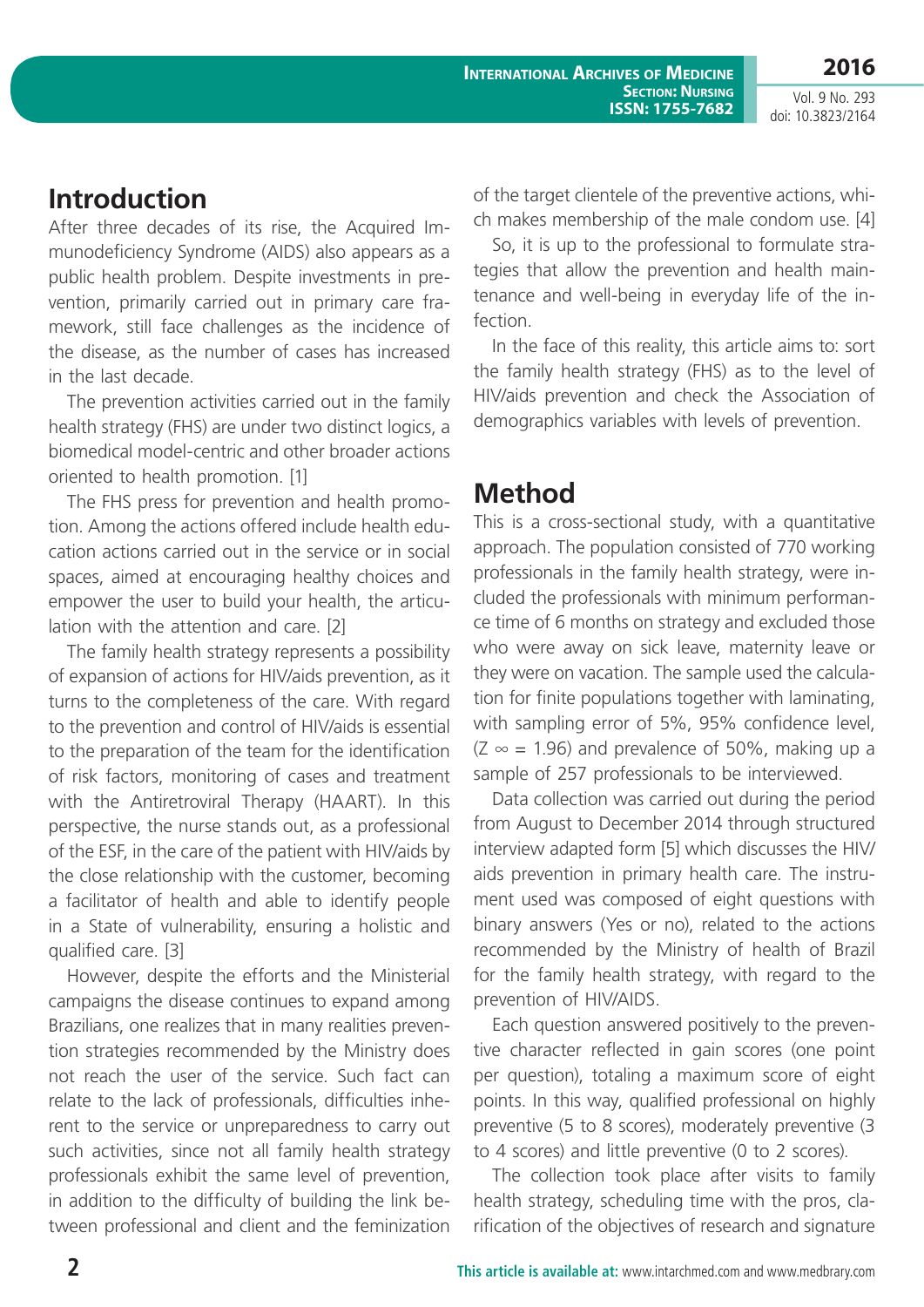**2016**

Vol. 9 No. 293 doi: 10.3823/2164

of Informed consent.The interviews were conducted in the family health strategy of acting of each professional, always looking for a peaceful and free from interruptions.

Data were expressed as mean ± standard deviation (D. P) as well as simple frequency and percentage, evaluated using statistical program Statistical Package for the Social Sciences SPSS version 21.0. To highlight the social variables associations with preventive levels (low, moderate and high) of health professionals, we used Chi-square test for categorical variables and ANOVA when not categorical. Values of p < 0.05 were considered significant.

The research was approved by the Research Ethics Committee of the Universidade Federal do Rio Grande do Norte (zip/UFRN) under the opinion paragraph. 508.425.

#### **Results**

In this study, the pros are predominantly female, married, have household income above 1 minimum wage and Catholic religion **(Table 1)**. All categories participated in the research professionals recommended by the Ministry of health to form the team of family health strategy as doctors (7.4%), nurses (10.9%), dentists (7.8%), nursing (8.9%), Oral health or technical assistant of oral health (ASB/ TSB) (11.3%) and Community Health Agent (ACS) (53.7%).

In relation to variables that correspond to questions directed to the family health strategy professionals to determine their level of prevention with regard to HIV/aids, we have that the prevention activities are carried out in the territory of the family health strategy (71.6%) as shown in **Table 2**.

It is observed that 78.6% of the shares are held not more than once a month, and 53.3% are only in targeted campaigns by the Ministry of health. 75.9% of professionals utilize the social equipment to perform the activities of HIV/aids prevention. However, 62.3% of the family health strategy

|  | <b>Table 1.</b> Descriptive analysis of health professionals |  |
|--|--------------------------------------------------------------|--|
|  | the family health strategy.                                  |  |

| <b>Variables</b>           | (F) | %    |  |  |
|----------------------------|-----|------|--|--|
| Sex                        |     |      |  |  |
| Male                       | 39  | 15.2 |  |  |
| Female                     | 218 | 84.8 |  |  |
| Monthly income             |     |      |  |  |
| Even a minimum wage        | 104 | 40.5 |  |  |
| More than one minimum wage | 153 | 59.5 |  |  |
| Religion                   |     |      |  |  |
| Catholic                   | 165 | 64.2 |  |  |
| Spiritualist               | 02  | 0.8  |  |  |
| The Gospel                 | 57  | 22.2 |  |  |
| <b>No</b>                  | 33  | 12.8 |  |  |
| <b>Marital status</b>      |     |      |  |  |
| Married                    | 159 | 61.9 |  |  |
| Single                     | 49  | 19.1 |  |  |
| A widower                  | 12  | 4.7  |  |  |
| Divorced                   | 13  | 5.1  |  |  |

**Table 2.** Distribution of prevention developed by the professionals of the family health strategy.

| <b>Issues</b>                                                                                                                                                                       | (F) | $\frac{1}{2}$ |  |  |
|-------------------------------------------------------------------------------------------------------------------------------------------------------------------------------------|-----|---------------|--|--|
| Performs actions of HIV/aids prevention for the population<br>of your country?                                                                                                      |     |               |  |  |
| Yes                                                                                                                                                                                 | 184 | 71.6          |  |  |
| No                                                                                                                                                                                  | 73  | 28.4          |  |  |
| The actions of HIV/aids prevention developed by you are<br>held more than once a month?                                                                                             |     |               |  |  |
| Yes                                                                                                                                                                                 | 52  | 20.2          |  |  |
| No                                                                                                                                                                                  | 202 | 78.6          |  |  |
| Carries out HIV/aids prevention for the population from<br>its territory only in targeted campaigns by the Ministry of<br>health?                                                   |     |               |  |  |
| Yes                                                                                                                                                                                 | 137 | 53.3          |  |  |
| No                                                                                                                                                                                  | 120 | 46.7          |  |  |
| Uses the social facilities (schools, community councils,<br>businesses, parks, churches, etc.) on its territory to develop<br>strategies for HIV/aids prevention by the population? |     |               |  |  |
| Yes                                                                                                                                                                                 | 195 | 75.9          |  |  |
| No                                                                                                                                                                                  | 62  | 74.1          |  |  |
| Performs the mapping of areas that present vulnerability to<br>HIV/aids?                                                                                                            |     |               |  |  |
| Yes                                                                                                                                                                                 | 101 | 30.3          |  |  |
| No                                                                                                                                                                                  | 156 | 60.7          |  |  |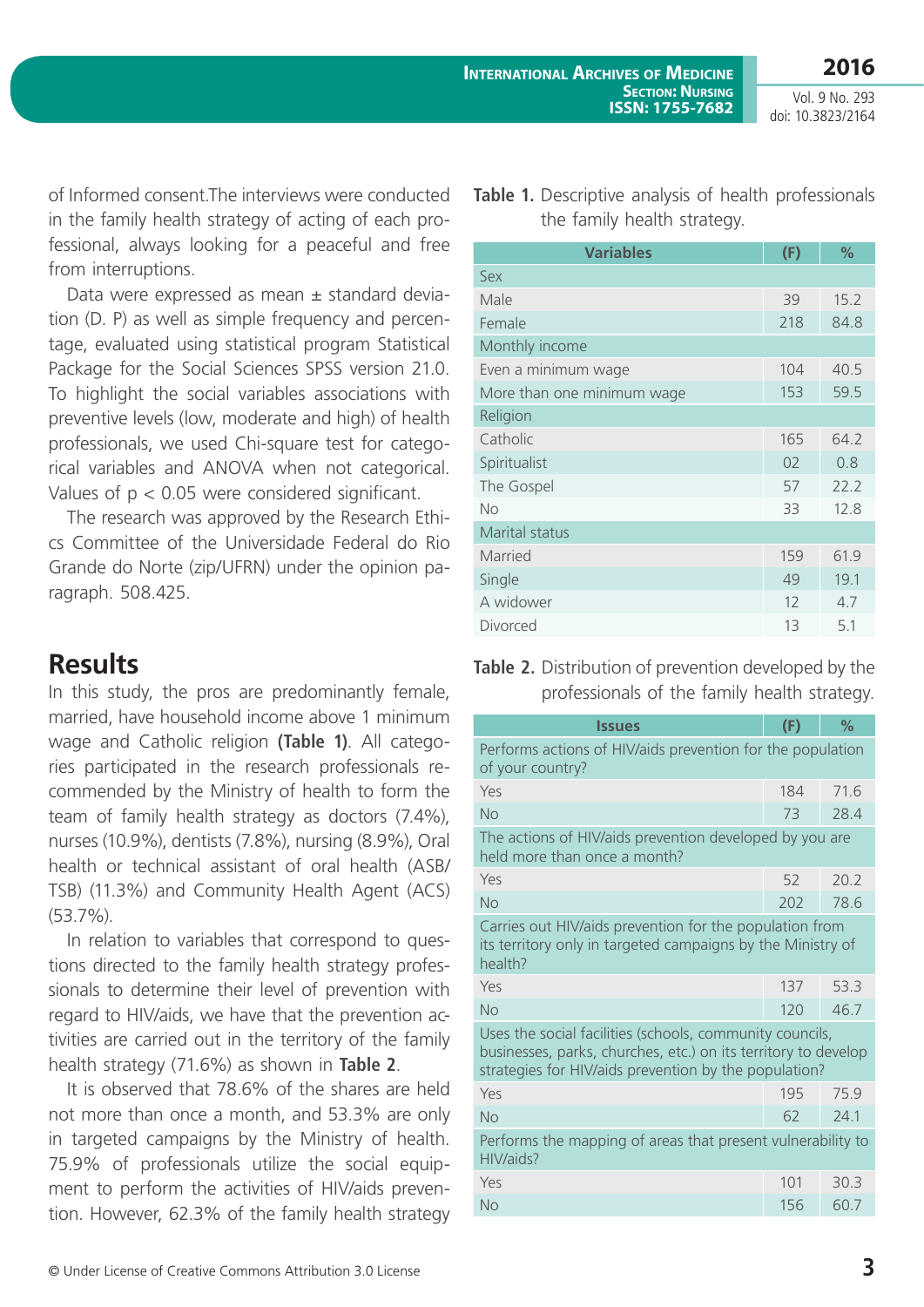| <b>Issues</b>                                                                                                   | (F) | ℅    |  |  |
|-----------------------------------------------------------------------------------------------------------------|-----|------|--|--|
| Performs active search of likely people infected by HIV/aids<br>in the territory of the family health Strategy? |     |      |  |  |
| Yes                                                                                                             | 123 | 47.9 |  |  |
| No                                                                                                              | 134 | 52.1 |  |  |
| Guides users in your area/micro area about the importance<br>of the completion of the HIV/aids rapid test?      |     |      |  |  |
| Yes                                                                                                             | 160 | 62.3 |  |  |
| <b>No</b>                                                                                                       | 97  | 37.7 |  |  |
| It is considered ready for rapid test counseling for HIV/aids?                                                  |     |      |  |  |
| Yes                                                                                                             | 107 | 41.6 |  |  |
| No                                                                                                              | 150 | 58.4 |  |  |

professionals guide users to their area/micro area about the importance of the completion of the HIV/aids rapid test.

Showed negative aspects in relation to the level of prevention, as the fact of 58.4% of the professionals don't consider themselves prepared for the rapid test counseling of HIV/aids, 60.7% did not perform the mapping of areas that present vulnerability to HIV/aids and 52.1% do not do active search of likely people infected by HIV/aids in the territory of the family health Strategy.

The values of frequency (%) of social variables facing the prevention level of health professionals working in the family health strategy, reflects that only the variable occupation showed significant association with regard to levels of professional prevention of the ESF as HIV/aids, as evidenced in **Table 3**.

Analyzing the levels of prevention in isolation, it was identified that nurses (82.1%), doctors (42.1%), nursing (47.8%) and community health Agents (42.0%) were classified as highly preventive. It was noted, however, that most oral health technicians were characterized as little preventive (37.9%) and dentists (45.0%) were moderately preventive.

However, when examined together, it was observed that the professionals were mostly little preventive or pre-emptive moderately. This table identifies the ESF professionals tend to exhibit **Table 3.** Association between sociodemographic variables and the preventive level of health professionals working in the family health strategy.

|                                                        | Levels of prevention |                               |                             | <b>Category</b><br>variables                          |  |
|--------------------------------------------------------|----------------------|-------------------------------|-----------------------------|-------------------------------------------------------|--|
| <b>Variables</b>                                       | Little<br>preventive | Moderately<br>preventive      | <b>Highly</b><br>Preventive | tested by<br><b>Chi-squared</b><br>and<br>categorical |  |
|                                                        | $n = 63$             | $n = 80$                      | $n = 114$                   | not by<br><b>ANOVA</b>                                |  |
|                                                        | $(24.5\%)$           | $(31.1\%)$                    | (44.4%)                     | P                                                     |  |
| Profession                                             |                      |                               |                             |                                                       |  |
| Community<br>health<br>agents                          | 30(21.7)             | 50(36.2)                      | 58 (42.0)                   |                                                       |  |
| Oral health<br>technician                              | 11 (37.9)            | 08 (27.6)                     | 10(34.5)                    |                                                       |  |
| Dentist                                                | 07(35.0)             | 09 (45.0)                     | 04(20.0)                    | $0.002*$                                              |  |
| Nurse                                                  | 02(7.1)              | 03 (10.7)                     | 23 (82.1)                   |                                                       |  |
| Doctor                                                 | 06 (31.6)            | 05(26.3)                      | 08 (42.1)                   |                                                       |  |
| Nursing<br>technician                                  | 07(30.4)             | 05(21.7)                      | 11(47.8)                    |                                                       |  |
| Sex                                                    |                      |                               |                             |                                                       |  |
| Male                                                   | 13 (33.3)            | 13(33.3)                      | 13(33.3)                    | $0.024*$                                              |  |
| Female                                                 | 50 (22.9)            | 67 (30.7)                     | 101(46.3)                   |                                                       |  |
| Income                                                 |                      |                               |                             |                                                       |  |
| Up to 1<br>salary                                      | 23(22.1)             | 40 (38.5)                     | 41 (39.4)                   | $0.012 *$                                             |  |
| >1                                                     | 40 (26.1)            | 40(26.1)                      | 73 (47.7)                   |                                                       |  |
| Religion                                               |                      |                               |                             |                                                       |  |
| Catholic                                               | 38 (23.0)            | 51 (30.9)                     | 76 (46.1)                   |                                                       |  |
| Spiritualist                                           | 01(50.0)             | 02(50.0)                      | 0(0.0)                      | $0.018*$                                              |  |
| The Gospel                                             | 14 (24.6)            | 14 (24.6)                     | 29 (50.9)                   |                                                       |  |
| No                                                     |                      | 10 (32.3) 13 (41.9) 09 (25.8) |                             |                                                       |  |
| Marital status                                         |                      |                               |                             |                                                       |  |
| Married                                                | 43 (27.0)            |                               | 53 (33.3) 63 (39.6)         |                                                       |  |
| Single                                                 | 10(20.4)             | 12(24.5)                      | 27(55.1)                    |                                                       |  |
| A widower                                              | 01(8.3)              | 04(33.3)                      | 07(58.3)                    | $0.036*$                                              |  |
| Divorced                                               | 02(15.4)             | 03(23.1)                      | 08 (61.5)                   |                                                       |  |
| 09 (37.5)<br>Other<br>07(29.2)<br>08(33.3)             |                      |                               |                             |                                                       |  |
| Works only in the ESF<br>44 (24.9)<br>76 (42.9)<br>Yes |                      |                               |                             |                                                       |  |
| No                                                     | 19(23.8)             | 57(32.2)<br>23(28.8)          | 38 (47.5)                   | $0.018 *$                                             |  |
|                                                        |                      |                               |                             |                                                       |  |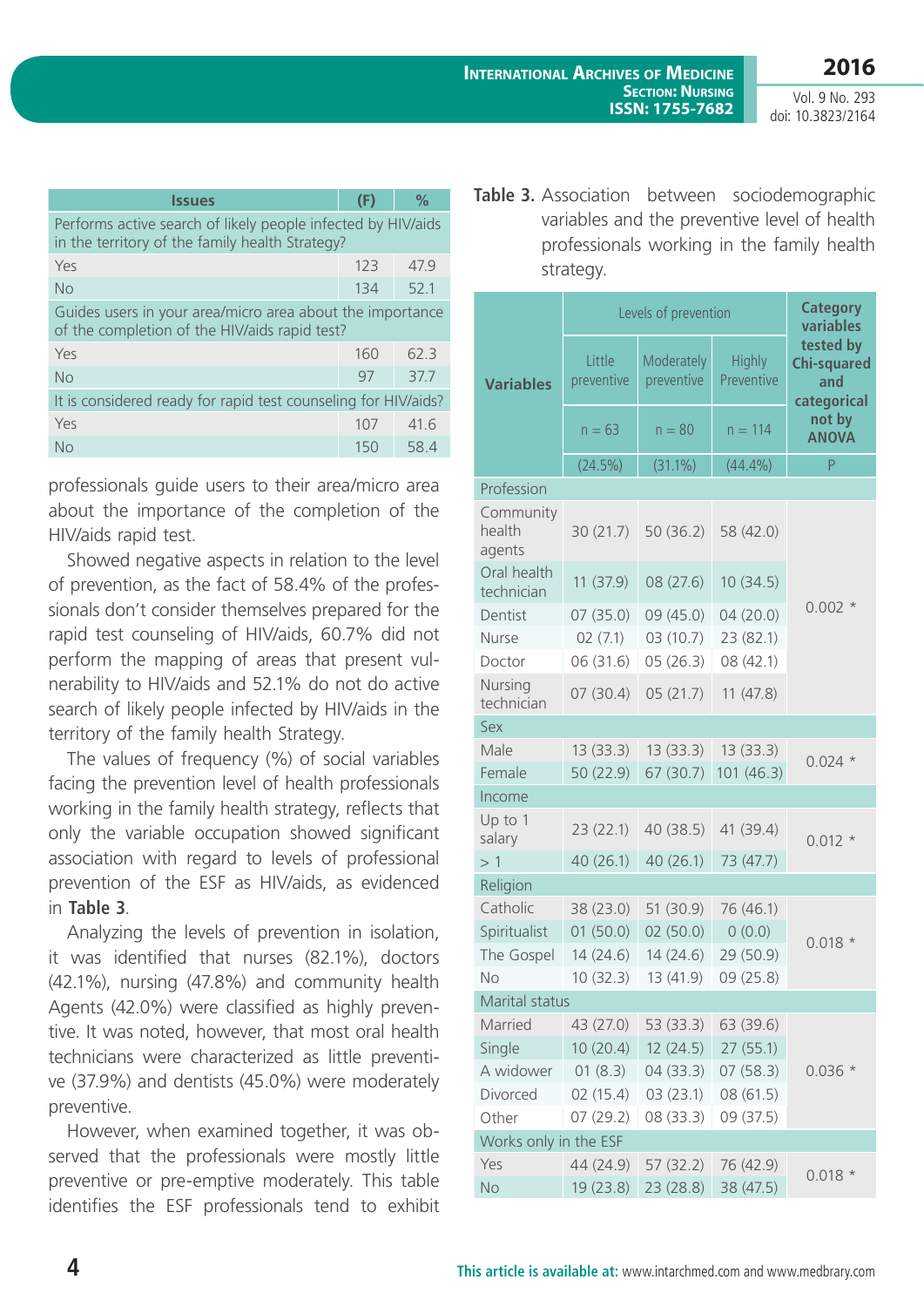|                                                                    | Levels of prevention |                          |                             | <b>Category</b><br>variables<br>tested by                          |  |
|--------------------------------------------------------------------|----------------------|--------------------------|-----------------------------|--------------------------------------------------------------------|--|
| <b>Variables</b>                                                   | Little<br>preventive | Moderately<br>preventive | <b>Highly</b><br>Preventive | <b>Chi-squared</b><br>and<br>categorical<br>not by<br><b>ANOVA</b> |  |
|                                                                    | $n = 63$             | $n = 80$                 | $n = 114$                   |                                                                    |  |
|                                                                    | $(24.5\%)$           | $(31.1\%)$               | (44.4%)                     | P                                                                  |  |
| Age                                                                |                      |                          |                             |                                                                    |  |
| Mean $\pm$ D. P                                                    | $39.54 \pm$<br>9.68  | $39.78 \pm$<br>8.09      | $40.36 \pm$<br>8.13         | $0.047*$                                                           |  |
| Time of performance in ESF (years)                                 |                      |                          |                             |                                                                    |  |
| Mean $\pm$ D. P                                                    | $7.35 \pm$<br>5.3    | $8.79 \pm$<br>5.03       | $9.56 \pm$<br>5.38          | $0.029*$                                                           |  |
| *: Statistical significance $p < 0.05$ ; D. P: standard deviation. |                      |                          |                             |                                                                    |  |

lower levels of prevention, worrying that brings the fragility of the actions that are developed for the prevention of HIV/aids on family health strategy and reinforces the necessity of these professionals regarding the update on the theme in question.

Finally, variables, female, income above minimum wage, Catholic religion, be married, working only on family health strategy, average age of 40.36 years and average time of professional activity around 9.56 years were associated with highly preventive character among the professionals interviewed.

## **Discussion**

Prevention in family health strategy is an important direction for the implementation of actions to promote health in primary health care, involving the planning, management and evaluation of the actions developed in conjunction with the whole team. [6]

Educational campaigns, adherence to protocols and technical standards for HIV/aids prevention, rapid testing and counselling, encouraging the use of condoms, among other actions, are fundamental to the reduction of new cases of the disease, as well as for your control. [6]

Educational and counselling are singled out as priority strategies in the HIV/aids prevention. [1] The professionals understand that the control of aids occurs for preventing, and this should be done primarily by primary care services. However, they emphasize that for such actions to be effective it is essential the involvement of other sectors, such as the media and education, acting as allied to the health sector. [7]

It was evidenced that the actions taken by the professionals of the family health strategy do not happen more than once a month, usually occurring in targeted campaigns by the Ministry of health. Therefore, configure in punctual actions and without compliance with the social dynamics of the territory in which the family health strategy are inserted. The prevention of HIV/aids are carried out mainly during the exams smears, family planning, lectures at schools and activities for world aids day, excluding other groups of the preventive approach with regard to HIV/aids, such as the elderly and men, these due to little demand for health services, and the elderly for non-legitimacy of their sexuality. [8]

So, is of fundamental importance to identify the frequency with which the prevention actions occur in the context of the family health strategy. [1] It should be noted that the expansion of prevention and assistance, in addition to campaign periods, facilitates access to health and the qualitative approach of specific groups, such as people with HIV/aids or at risk for infection. [9]

In this sense, the use of social facilities such as schools, community services, residents, associations, among others, by the family health strategy professionals to perform the actions of HIV/aids prevention is an important strategy to promote community involvement and local leaders in the discussion and implementation of these actions. It is noted that most of this research professionals use these social facilities to perform the preventive actions.

The social space stands out as a family and community setting that enables an avid and permanent learning, in addition to an intensive exchange of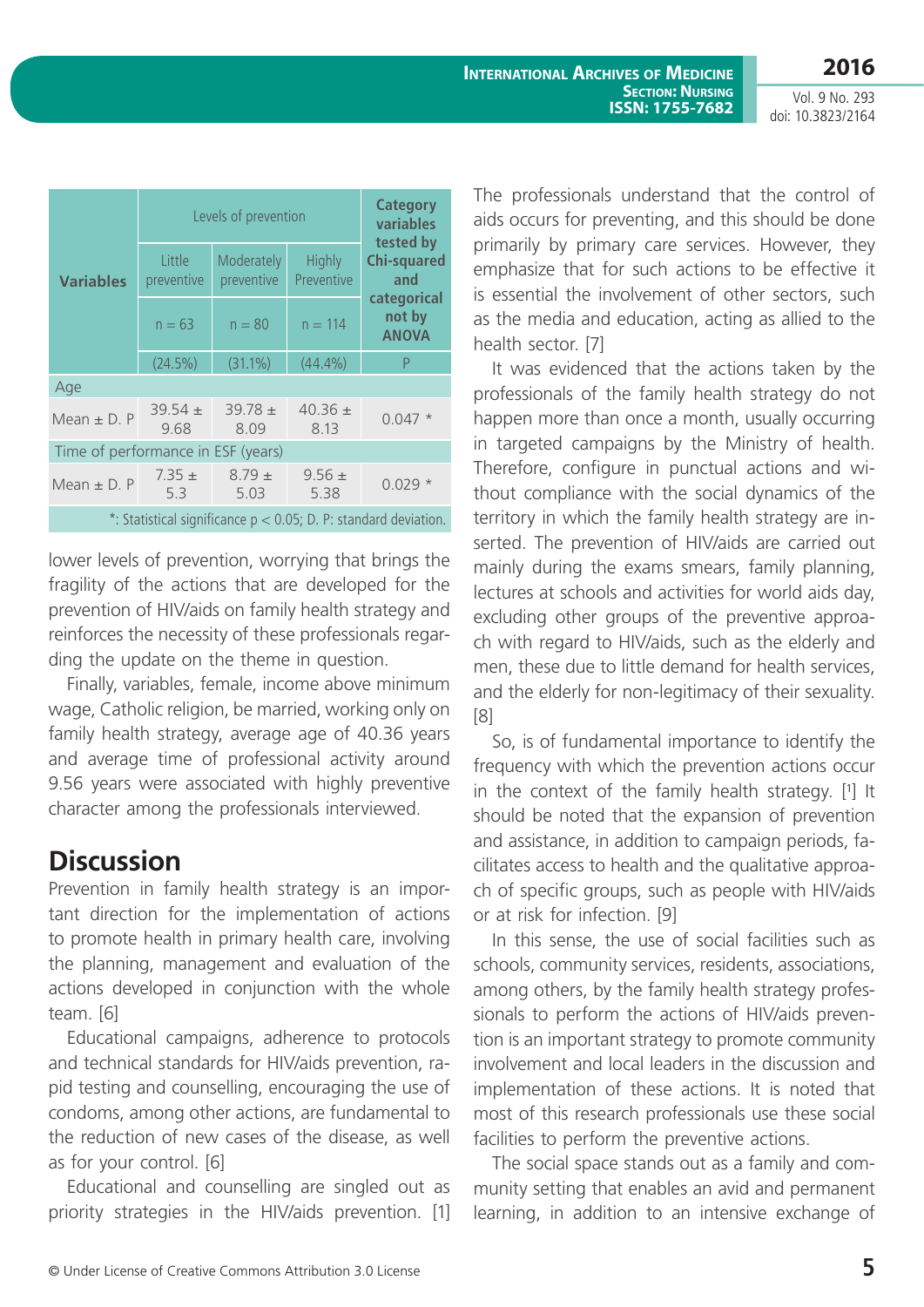**International Archives of Medicine SECTION: NURSING ISSN: 1755-7682**

**2016** Vol. 9 No. 293

doi: 10.3823/2164

experiences among professionals, in particular the nurse, and the population. Nevertheless, it is in this space that the trader will find satisfaction and comfort to conquer autonomy and have your work recognized and valued by the users of the service. [10]

Thus, considering that health promotion empowers the community to become agent for the improvement of the quality of life, there needs to be a dialogue between the various social sectors as education, health, culture, sports, leisure, private corporations, religious entities, community organizations, among others. Thus, the use of social equipment by health professionals for the prevention of HIV/aids contributes significantly to the effectiveness and efficiency of health actions. [11]

In this sense, communication is of paramount importance, since it favors the construction of the link between the subject of care. Thus, HIV/aids prevention the bond gains prominence under the perspective of the construction and maintenance of interpersonal relationships, providing autonomy and expressiveness of the customer outside the health- -disease process. [12]

So, the link between the family health strategy and the user is of utmost importance for the prevention of HIV/aids, because it promotes a relationship of trust and respect which ensures not only the highest quality of service, such as the recognition of the professional front to the population under its responsibility, and the entire multidisciplinary team program each step user contact so the link can be built and strengthened at every moment and in every form of care, whether in the family health strategy, or during home visits. [13]

In this sense, among the professionals of the family health strategy community health agent (ACS) stands out in carrying out educational activities, in relation to their representation in the territory and the bond built with the families. Is considered, yet, using the user's connection to the family health strategy, as mediator in the dialogue paper exercises between users and professionals. [14]

This study reveals the preventive role exercised by the nurse in the family health strategy, which occupies featured among other professions. It is believed, from the expansion of the FHS took place an opening important to the field of nursing and, consequently, to the nurse, who assume key role as agent articulator of the actions carried out by the FHS. [15]

The nurse is appointed by professional clientele back on preventive actions, which can be attributed to the exercise of direct assistance to the population affected by sexually transmitted Infections. [1]

The creation of the family health strategy, no doubt, was a unique milestone in the expansion of the role of the nurse and his view on society, since it is characterized as a backdrop conducive to dialogue, being of the emancipation and social transformation. In this context, the nurse passes the Act actively in community and social context, having secured his performance space. [10]

There is thus an appreciation not only of the preventive role exercised by the nurse, but its importance as a member of the multidisciplinary team in primary health care, a set of knowledge that differentiate themselves from other professionals in the exercise of care, is considered the professional able to provide guidance and resolve the doubts of customers. [16]

The General training of the nursing courses qualifies to exercise its activities based on prevention and health promotion, developing educational actions and holistic care through interactive and managerial actions. Social practice is responsible for integrating the health team and the community in an integral vision of health, and to establish an empathetic relationship with the clientele the inserts in the context of health care. [10]

It is essential that the nurse empowers their clientele against the prevention of HIV/aids, in this context take featured women and teenagers, because they are the target of several actions of the family health strategy. The woman makes up this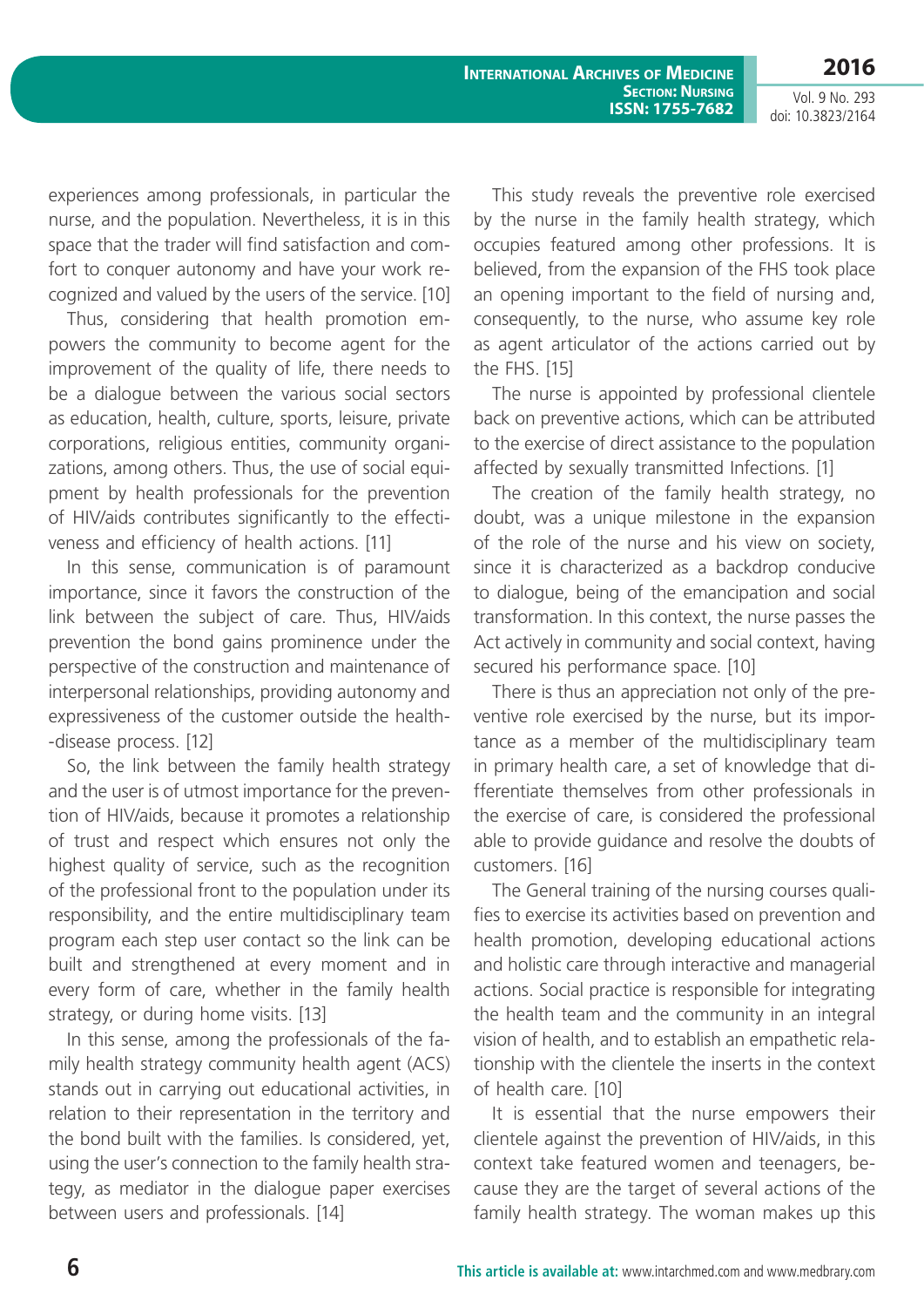**2016**

routinely in health service and in the face of the caregiver role officiating before the whole family. And young people facing the increasingly early start of sexually active life, which carries greater risk for HIV/aids. [1]

Unlike nurses, calls attention to the fact that most dentists were classified as moderately preventive and the Oral health or technical assistant of oral health (ASB) as little preventive in relation to HIV/ aids. Although these professionals engage the same workload on family health strategy that nurses and ACS, dentists and ASB feature a profile undermined with regard to HIV/aids prevention, perhaps due to its formation present deficiency in discussions involving the health promotion model, for dentistry, public services, always adopted a traditional model, centered in meeting curative/mutilator.

Calls attention to the fact that there is a fragmentation between the team of family health strategy assistance and management, because the oral health team often is as a team, with assignments and treasury stock, individualized and far from the other professions. [17]

Classified also as much about preventive HIV/ aids professionals with employment only in family health strategy and with over 10 years of experience, which leads us to believe these professionals better recognize their role in FHS and establish a relationship of trust with the community.

It is the absence of direct link with the service as obstacle to sharing knowledge and decisions among the team, besides the predisposition to the imposition of ideas and decisions of employees that show link or older professionals. [18] However, servers with longer service feature a larger host of front experience users, becoming able to exchange experience with other team members. [19]

Concomitant to this result, it was found that females, with higher income than a minimum wage and belonging to the Catholic or evangelical religion are considered highly preventive in relation to HIV/ aids.

A study conducted with elderly people showed that the female overlaps with regard to preventive practices, with emphasis on the use of condoms, which can be related to the uniqueness of the gender and marital status of participants who did not present a stable relationship. [20] however, the gender differences can prevent or impede preventive practices among women, demonstrated by addictive behaviors and passivity in relation to companions, which culminates with the acceptance of unprotected sex. [21]

#### **Conclusion**

The study has identified that together, the professionals of the family health strategy were classified as low or moderately about HIV/aids prevention. These findings demonstrate the discontinuity of the actions developed, and the unpreparedness to fundamental activities in preventing the syndrome, such as counseling. However, it is worth highlighting the role highly preventive community health agents and nurses, which stands out among the other professionals in carrying out prevention activities and health promotion.

Found to be female, Catholic, married, working only on family health strategy; own rent above minimum wage, average age of 40.36 years and average time of professional activity around 9.56 years, influencing positively for the adoption of preventive measures for HIV/aids and its spread among the team.

Finally, it becomes appropriate to invest in continuing education for members of the health team, with a focus on HIV/aids prevention since it is possible, from an effective and timely work, get yourself a level satisfactory prevention within the context of primary care.